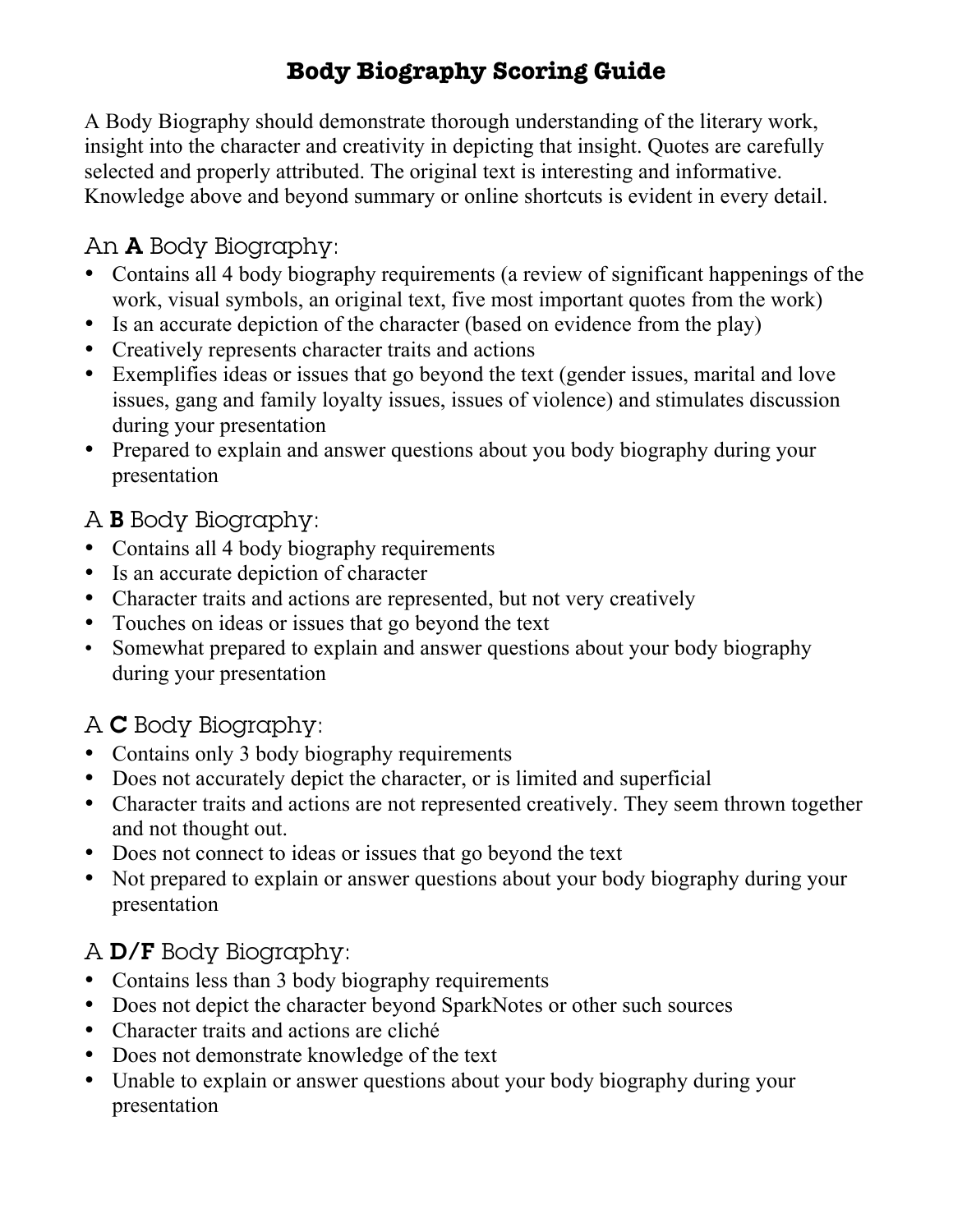# **Body Biography**

Trace a group member's body outline on a sheet of paper and then cut the paper off of the roll. Every group should do this once.

Choose colors, graphics, designs carefully. Place the following:

**Heart**: What represents the heart of the person and where should it be placed to identify what the person loves most? What should it look like and what shape, color, pictures, or symbols should be included?

**Eyes:** Where is this person's focus? What does this person see (*as in I see you* in Na'vi).

**Backbone**: What motivates this person the most? What gives them strength?

**Hands**: What does this person hold in their hands – literal and figurative?

**Feet**: On what foundation is this person standing? What are their fundamental life beliefs?

**The Background:** what elements make up this person's environment/background

**Quotations**: Quotes by or about this person that you feel represent them

**Virtues and Vices**: Admirable and unadvisable qualities of this person

**Original Text:** Create an original text that helps understand this person and include it somewhere appropriate on the body biography. Formula poem, paragraph, etc.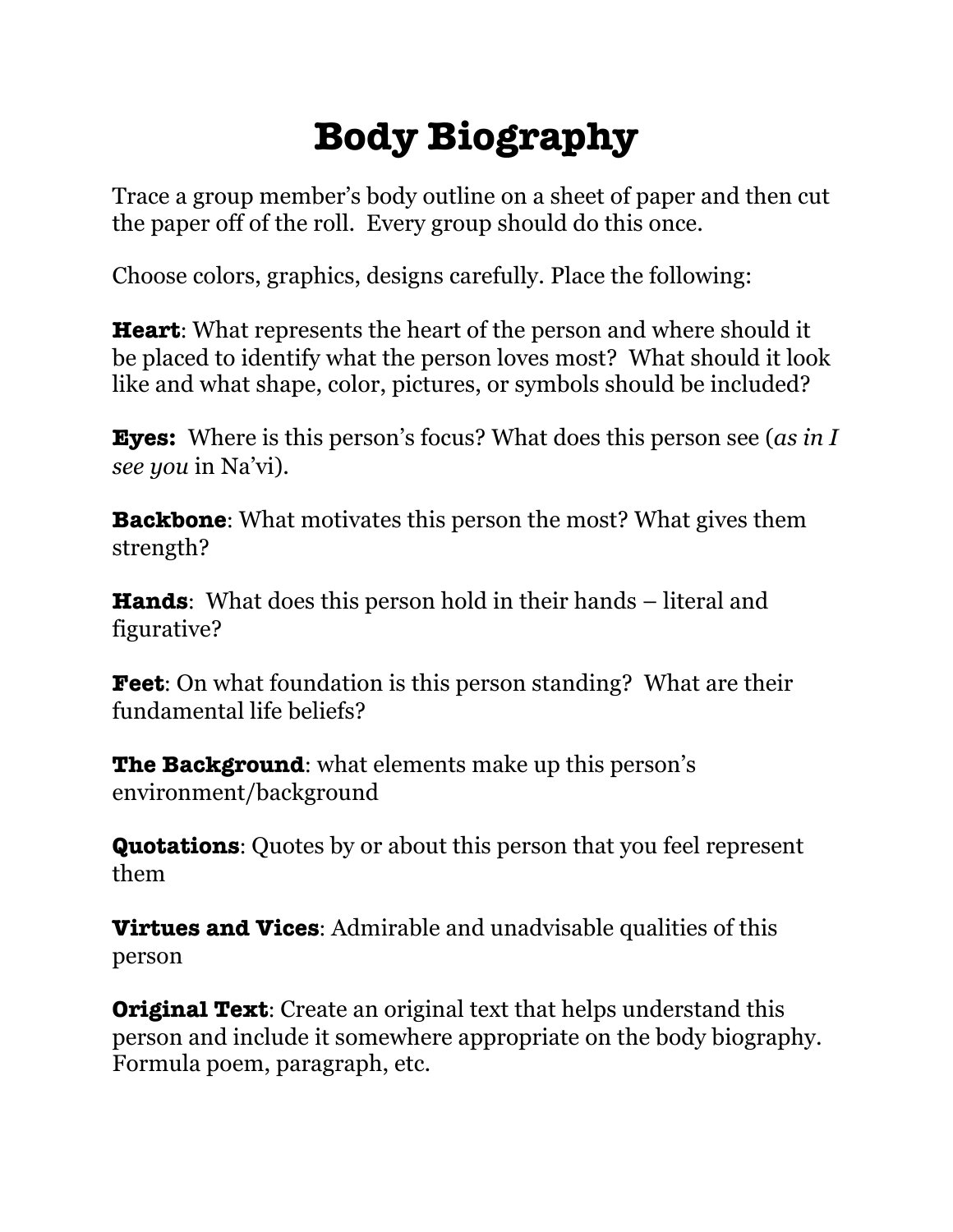**The Body Biography**

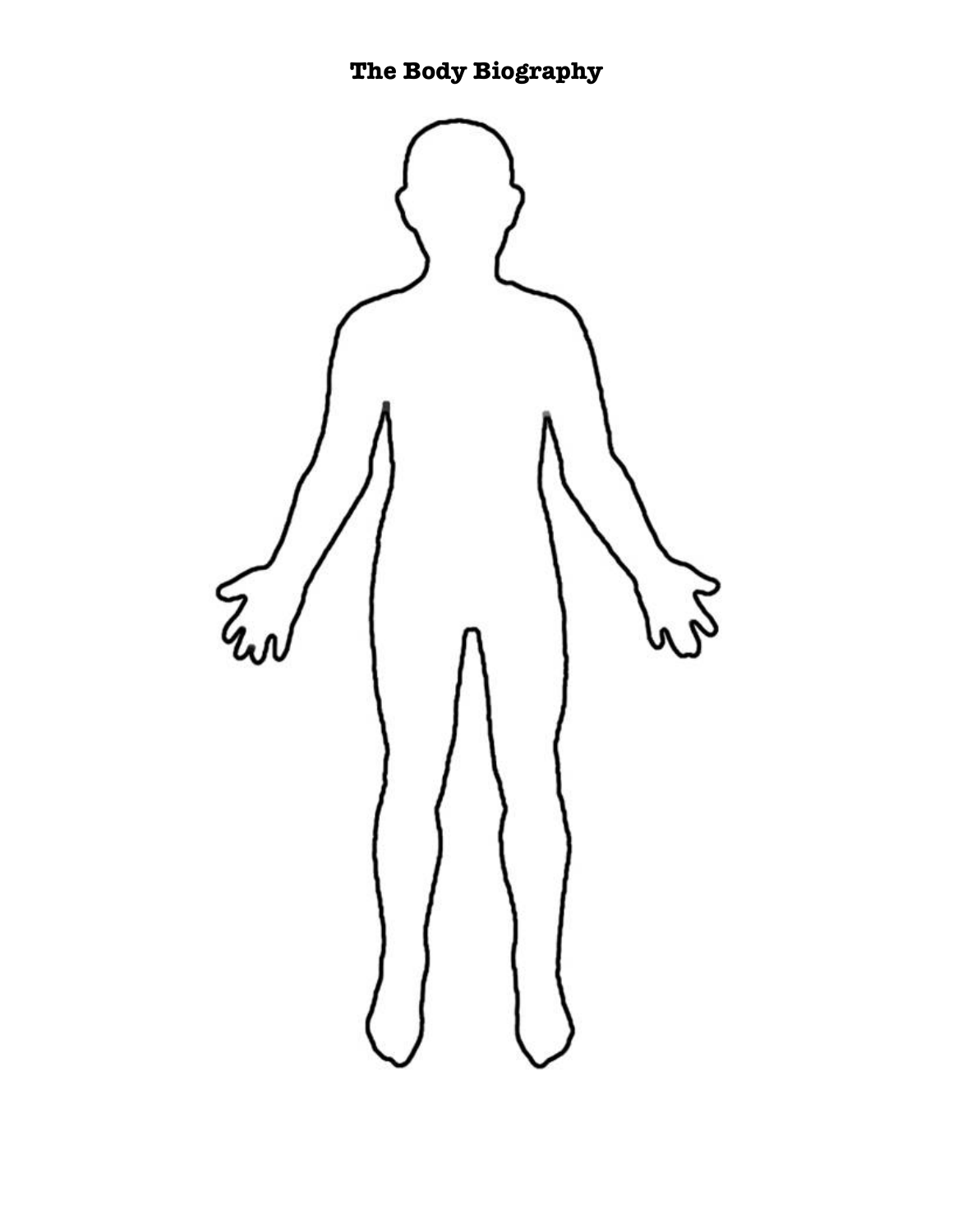# **The Body Biography**

For your chosen character, your group will be creating a body biography – a visual and written portrait illustrating several aspects of the character's life within the literary work.

Obviously, begin by drawing in the outline of the body. I have listed some possibilities for your body biography, but feel free to come up with your own creations. As always, the choices you make should be based on the text, for you will be verbally explaining (and thus, in a sense, defending) them. Above all, your choices should be creative, analytical, and accurate.

After completing this portrait, you will participate in a "showing" in which you will present your "masterpiece" to the class. This "showing" should accomplish the following objectives:

- Review us on the literary work that involves your character
- Communicate to us the full essence of your character by emphasizing the traits that make the character unique
- Promote discussion of your character

#### Body Biography Requirements

Although I expect your biography to contain additional dimensions, your portrait must contain:

- A review of the work's events (don't take all references from one oart of the work)
- Visual symbols
- An original text
- The five most important quotes (either exposition or dialogue) relating to your character (be sure to attribute correctly and annotate)

### Body Biography Suggestions

Placement -- Carefully choose the placement of your text and artwork. For example, the area where your character's heart would be might be appropriate for illustrating the important relationships within his/her life. The hands might refer to actions or accomplishments of the character.

Spine -- Actors often discuss a character's "spine." This is his/her objective within the work. What is the most important goal for your character? What drives his/her thoughts and actions? The answers to these questions are his/her "spine." How can you illustrate it?

**Virtues and Vices --** What are your character's most admirable qualities? His/her worst? How can you make us visualize them?

Color -- Colors are often symbolic. What color(s) do you most associate with your character? Why? How can you effectively weave these colors into your presentation?

Symbols -- What objects can you associate with your character that illustrate his/her essence? Are there objects mentioned within the work itself that you could use? If not, choose objects that especially seem to correspond with the character.

Formula Poems -- These are fast, but effective "recipes" for producing a text because they are designed to reveal much about a character. (See below for suggestions).

**Mirror, Mirror** -- Consider both how your character appears to others on the surface and what you know about the character's inner self. Do these images clash or correspond? What does this tell you about the character? How can you illustrate this mirror image?

Changes -- How has your character changed within the work? Trace these changes within your text and/or artwork.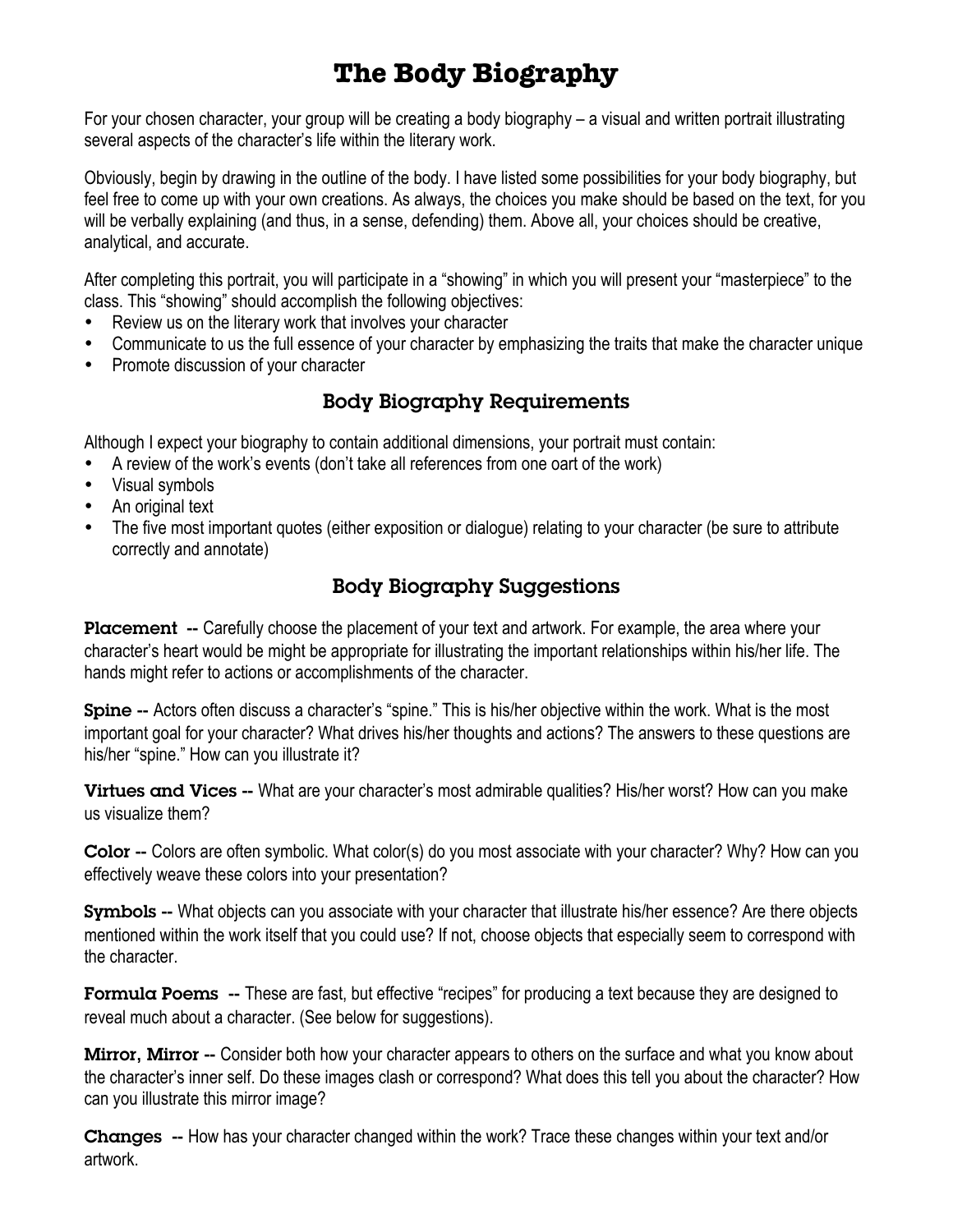## **I Am** (as if the character were spealing)<sup>\*</sup>

### 1st Stanza

I am (two special characteristics the character has). I wonder (something the character is curious about). I hear (an imaginary sound). I see (an imaginary sight) I want (an actual desire). I am (the first line of the poem repeated).

2nd Stanza

I pretend (something the character pretends to do). I feel (a feeling about something imaginary). I touch (an imaginary touch). I worry (something that really bothers the character) I cry (something that makes the character very sad). I am (the first line of the poem repeated).

3rd Stanza

I understand (something the character knows is true). I say (something the character believes in). I dream (something the character dreams about). I try (something the character really make an effort about). I hope (something the character hopes for). I am (the first line of the poem repeated).

**Name Poem** (or, Acrostic Poem): Write the letters of the character's first and last names in a column. Using words that begin with the letters of the name [and even the name itself if you want], write a poem that describes the character. Play with words until the poem looks, sounds, and feels right.

**Where I'm From** (George Ella Lyon poem as a model): Focus on how your character would write this poem.

Cinquain, Diamante, Tanka, Poem for Two Voices, Persona Poem, even Haiku (if several settings are referenced) . . . http://homepage.mac.com/mseffie/handouts/formulapoems.html

\*Samples of all types available in class. Variations encouraged as relevant to the character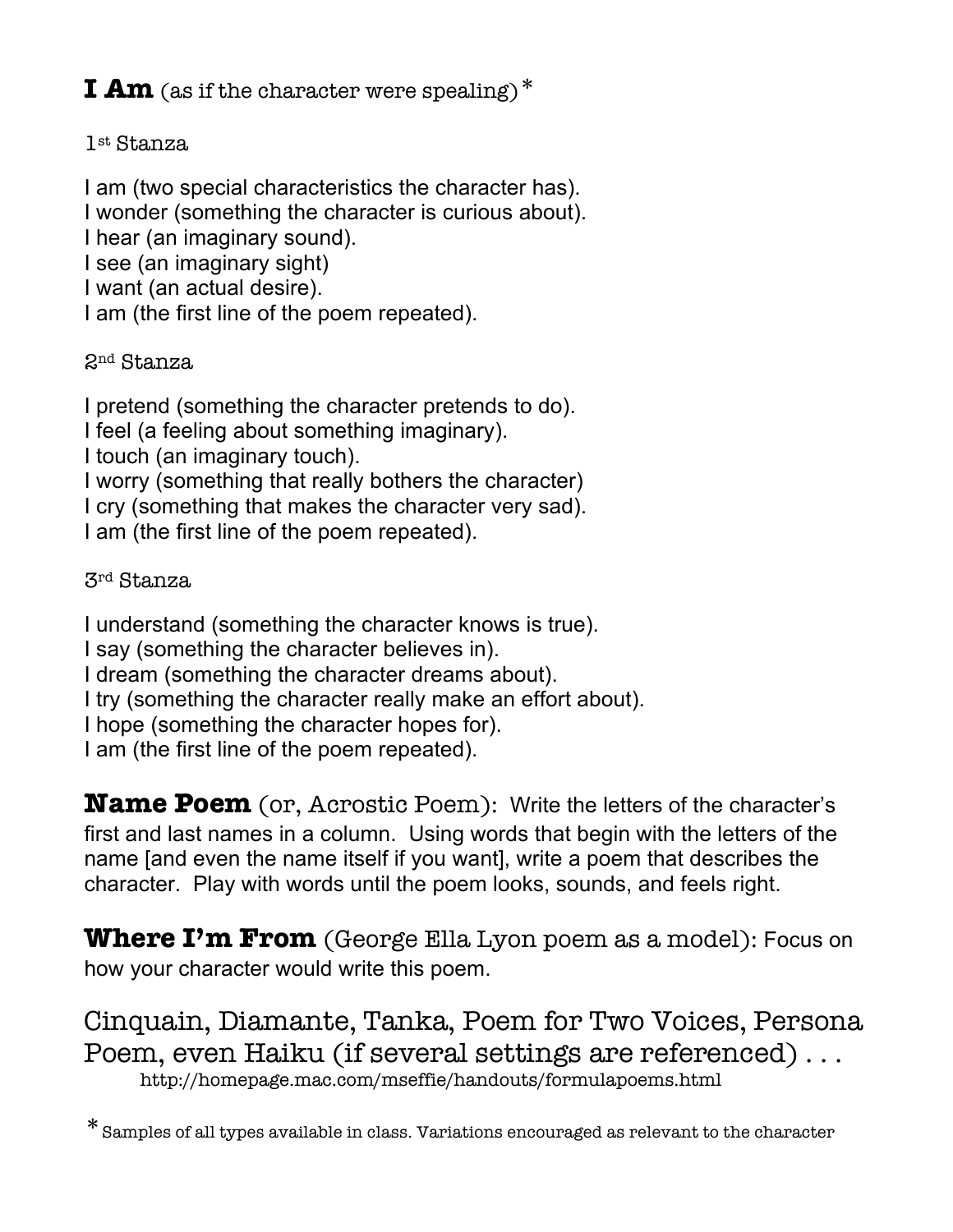## **Body Biography Rubric**

| Name(s)              | <b>Grade</b> |
|----------------------|--------------|
| <b>Title of Work</b> |              |
| <b>Character</b>     |              |

|                     | Excellent                                                                                                                                                | Satisfactory                                                                                                                                       | Fair                                                                                                                                          | Poor                                                                                                                                                 | Score |
|---------------------|----------------------------------------------------------------------------------------------------------------------------------------------------------|----------------------------------------------------------------------------------------------------------------------------------------------------|-----------------------------------------------------------------------------------------------------------------------------------------------|------------------------------------------------------------------------------------------------------------------------------------------------------|-------|
| CONTENT             | • Creatively<br>depicts/describes<br>character<br>• Reveals deep<br>understanding of<br>character<br>$10 - 9$ points                                     | • Accurately<br>depicts/describes<br>character<br>• Reveals<br>satisfactory<br>understanding of<br>character<br>8 - 6 points                       | • Accurately<br>depicts/describes<br>character<br>• Reveals some<br>understanding of<br>character<br>$5 - 3$ points                           | • Accurately<br>depicts/describes<br>character<br>• Reveals limited<br>understanding of<br>character<br>$2 - 1$ points                               |       |
| <b>ORGANIZATION</b> | · Maintains a clear,<br>distinctive focus<br>throughout entire<br>writing<br>• Successfully<br>constructs strong,<br>effective<br>paragraphs             | · Maintains a clear,<br>distinctive focus<br>throughout most<br>of writing<br>• Constructs<br>strong, effective<br>paragraphs                      | • Focus of writing<br>is often unclear<br>· Some paragraphs<br>lack structure                                                                 | • Focus of writing<br>is unclear<br>• Most paragraphs<br>lack structure                                                                              |       |
| <b>STYLE</b>        | $10 - 9$ points<br>• Actively engages<br>the audience<br>• Extensively uses<br>precise word<br>choice, sensory<br>details, & active<br>voice<br>5 points | 8 - 6 points<br>• Often engages<br>the audience<br>• Effectively uses<br>precise word<br>choice, sensory<br>details, & active<br>voice<br>4 points | 5 - 3 points<br>• Occasionally<br>engages the<br>audience<br>• Uses precise<br>word choice,<br>sensory details, &<br>active voice<br>3 points | 2 - 1 points<br>• Rarely engages<br>the audience<br>• Rarely uses<br>precise word<br>choice, sensory<br>details, & active<br>voice<br>$2 - 1$ points |       |
| CONVENTIONS         | • No errors in<br>usage, spelling,<br>capitalization,<br>punctuation, or<br>sentence<br>formation<br>5 points                                            | • Few errors in<br>usage, spelling,<br>capitalization,<br>punctuation, or<br>sentence<br>formation<br>4 points                                     | • Many errors in<br>usage, spelling,<br>capitalization,<br>punctuation, and<br>sentence<br>formation<br>3 points                              | • Numerous errors<br>in usage, spelling,<br>capitalization,<br>punctuation, and<br>sentence<br>formation<br>2 -1 points                              |       |

\_\_\_\_\_\_\_\_\_\_\_\_\_\_\_\_\_\_\_\_\_\_\_\_\_\_\_\_\_\_\_\_\_\_\_\_\_\_\_\_\_\_\_\_\_\_\_\_\_\_\_\_\_\_\_\_\_\_\_\_\_\_\_\_\_\_\_\_\_\_\_\_\_\_\_\_\_\_ \_\_\_\_\_\_\_\_\_\_\_\_\_\_\_\_\_\_\_\_\_\_\_\_\_\_\_\_\_\_\_\_\_\_\_\_\_\_\_\_\_\_\_\_\_\_\_\_\_\_\_\_\_\_\_\_\_\_\_\_\_\_\_\_\_\_\_\_\_\_\_\_\_\_\_\_\_\_ \_\_\_\_\_\_\_\_\_\_\_\_\_\_\_\_\_\_\_\_\_\_\_\_\_\_\_\_\_\_\_\_\_\_\_\_\_\_\_\_\_\_\_\_\_\_\_\_\_\_\_\_\_\_\_\_\_\_\_\_\_\_\_\_\_\_\_\_\_\_\_\_\_\_\_\_\_\_ \_\_\_\_\_\_\_\_\_\_\_\_\_\_\_\_\_\_\_\_\_\_\_\_\_\_\_\_\_\_\_\_\_\_\_\_\_\_\_\_\_\_\_\_\_\_\_\_\_\_\_\_\_\_\_\_\_\_\_\_\_\_\_\_\_\_\_\_\_\_\_\_\_\_\_\_\_\_

#### Comments: \_\_\_\_\_\_\_\_\_\_\_\_\_\_\_\_\_\_\_\_\_\_\_\_\_\_\_\_\_\_\_\_\_\_\_\_\_\_\_\_\_\_\_\_\_\_\_\_\_\_\_\_\_\_\_\_\_\_\_\_\_\_\_\_\_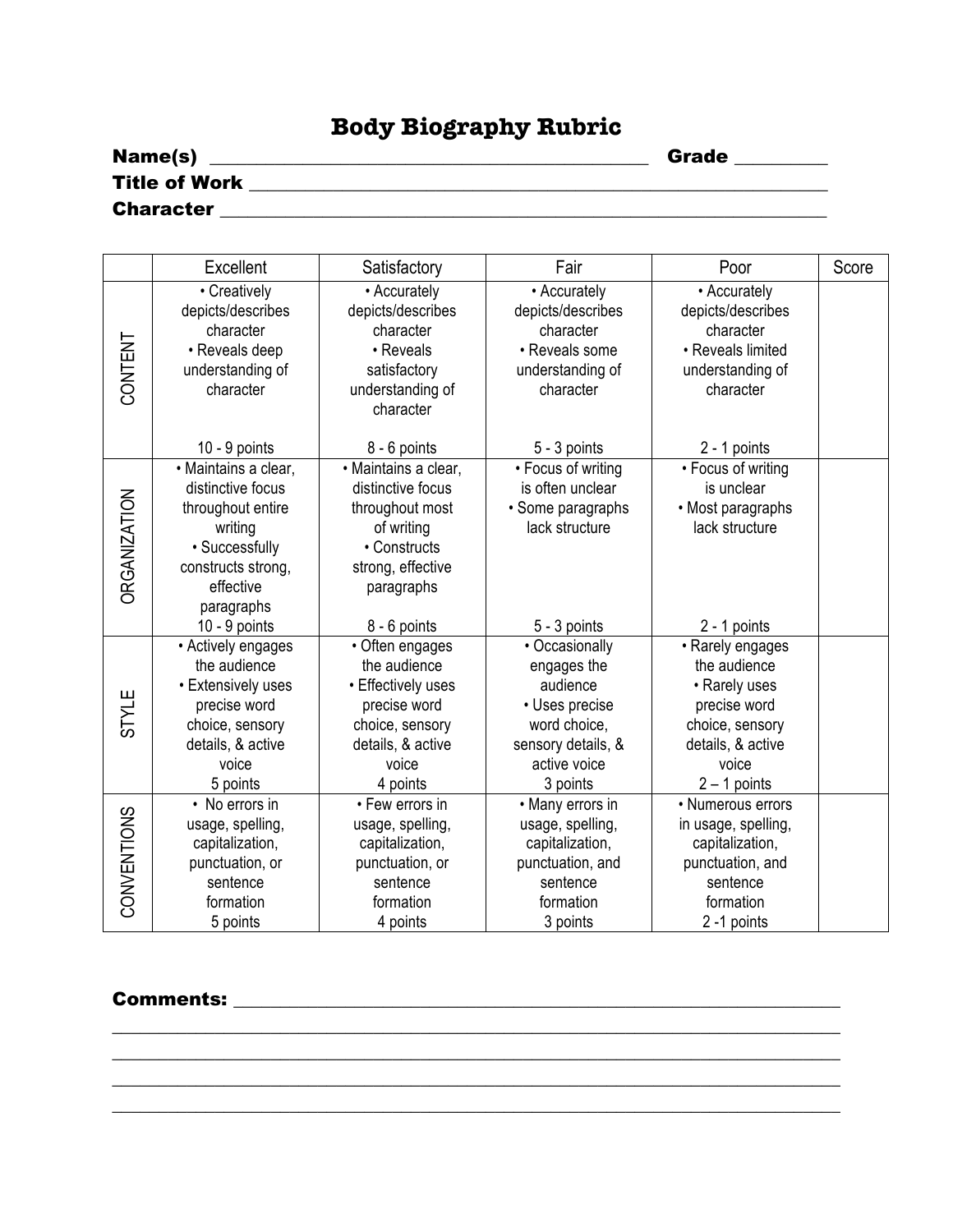## **Body Biography Rubric** Group Members **\_\_\_\_\_\_\_\_\_\_\_\_\_**

 $\mathcal{L}_\text{max}$  , which is a set of the set of the set of the set of the set of the set of the set of the set of the set of the set of the set of the set of the set of the set of the set of the set of the set of the set of

Title of Work **Example 20** Character \_\_\_\_\_\_\_\_\_\_\_\_\_\_\_\_\_\_\_\_\_\_\_\_\_\_\_\_\_\_\_\_\_ \_\_\_\_\_\_\_\_\_\_\_\_\_\_\_\_\_\_\_\_\_\_\_\_

**20 15 10 5** Neatness | Project is neat, well organized, and easy to read Project is somewhat neat, organization is sufficient, and it is easy to read Project is either lacking in neatness, organization, or the handwriting is too sloppy or small Project is not neat, organized, or clearly written Team Work | All team members work well and efficiently; no one was ever off task Team members work efficiently; at times a group member was off task Team members worked well at times, were off task at times Team members did not work efficiently **Original Written** Piece Each member wrote a thoughtful and grammatically correct poem, letter, or response to or about the character Each member wrote an original piece, but one or more was lacking in quality One or more member did not write an original piece Original pieces were altogether missing or did not follow directions Visual The body as well as the symbolic images were well done, colorful, and added to the meaning of the literary work and the character chosen The body as well as the symbolic images were somewhat completed, colorful, and added to the meaning of the literary work and the character chosen The body or the symbolic images were either incomplete, not colored, or did not make sense based on the literary work and/ or the character chosen The visuals overall did not meet the requirements Passages/ quotes 5 important quotes or passages were written on the poster 4 important quotes or passages were written on the poster 3 important quotes or passages were written on the poster Fewer than 3 important quotes or passages were written on the poster Attention to time period The character's body, clothing, and symbolic images portray an understanding of the literary work. The character's body, clothing, and symbolic images are appropriate for the literary work. The character's body, clothing, and symbolic images are somewhat appropriate for the literary work or are too plain to be distinguishable The body, clothing, and/or symbolic images are not appropriate for the literary work demonstrates a lack of understanding of the era

\_\_\_\_\_\_\_\_\_\_\_\_\_\_\_\_\_\_\_\_\_\_\_\_\_\_\_\_\_\_\_\_\_\_\_\_\_\_\_\_\_\_\_\_\_\_\_\_\_\_\_\_\_\_\_\_\_\_\_\_\_\_\_\_\_\_\_\_\_\_\_\_\_\_\_\_\_\_\_\_\_\_\_\_\_\_ \_\_\_\_\_\_\_\_\_\_\_\_\_\_\_\_\_\_\_\_\_\_\_\_\_\_\_\_\_\_\_\_\_\_\_\_\_\_\_\_\_\_\_\_\_\_\_\_\_\_\_\_\_\_\_\_\_\_\_\_\_\_\_\_\_\_\_\_\_\_\_\_\_\_\_\_\_\_\_\_\_\_\_\_\_\_  $\_$  ,  $\_$  ,  $\_$  ,  $\_$  ,  $\_$  ,  $\_$  ,  $\_$  ,  $\_$  ,  $\_$  ,  $\_$  ,  $\_$  ,  $\_$  ,  $\_$  ,  $\_$  ,  $\_$  ,  $\_$  ,  $\_$  ,  $\_$  ,  $\_$  ,  $\_$  $\_$  ,  $\_$  ,  $\_$  ,  $\_$  ,  $\_$  ,  $\_$  ,  $\_$  ,  $\_$  ,  $\_$  ,  $\_$  ,  $\_$  ,  $\_$  ,  $\_$  ,  $\_$  ,  $\_$  ,  $\_$  ,  $\_$  ,  $\_$  ,  $\_$  ,  $\_$ 

Comments: with the community of the community of the community of the community of the community of the community of the community of the community of the community of the community of the community of the community of the

Grade = \_\_\_\_\_\_\_\_\_\_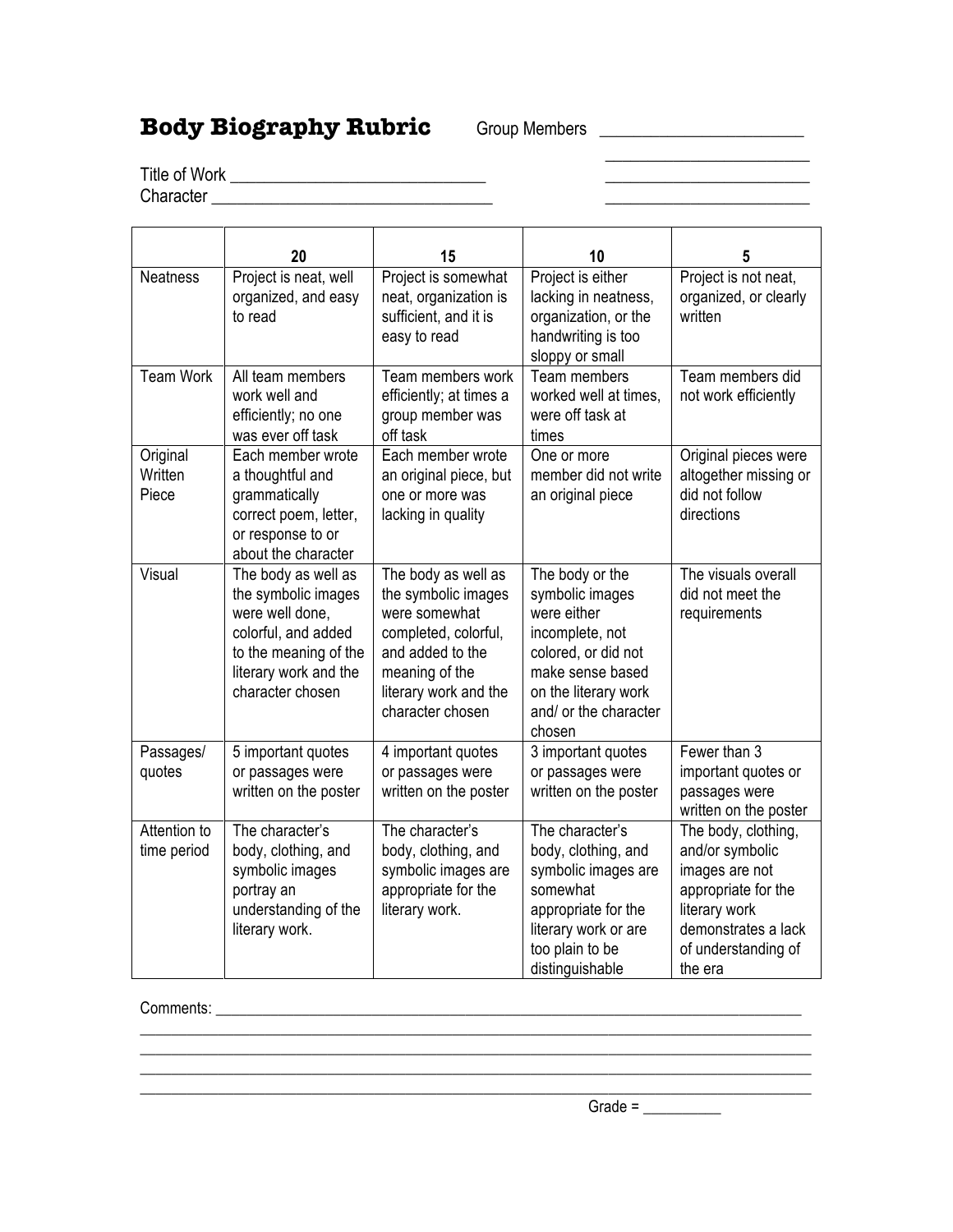# Body Biography

You will be creating a Body Biography--a visual and written portrait illustrating several aspects of a character's life within the novel. You may use the novel for help.

Choose a character from To Kill a Mockingbird that you will use to complete this assignment. You may choose Scout, Jem, Dill, Atticus, Boo Radley, Miss Maudie, or Calpurnia. Then you will write three paragraphs about this character. The information from the paragraphs will then be placed on a body template.

## Part I - Writing

Paragraph 1 - Visual Symbols- Create at least three symbols that represent significant personality traits or important things in this person's life. For example, you might use a light bulb to show how the character has good ideas. Each symbol from the paragraph will be placed on the drawing in a meaningful place. For example, you might draw one object close to the character's heart if it symbolizes something he/she loves or feels; around the head if it symbolizes what a character thinks; on the hands if symbolizes his/her work; etc. The paragraph should identify each symbol, explain what it represents, where you plan to place it on the body template, and why you chose to place it there. Be sure to use a topic sentence and a closing sentence.

Paragraph 2 - Quotations - Choose at least three quotations from the novel which reveal personality traits of your character. These do not have to be things the character actually says but could be part of the narration or what another character says about him/her. These quotations will also be placed on the body template in a significant place like the symbols from Paragraph 1. In your paragraph, write the exact sentence(s) from the book, explain what each quotation reveals about the character's personality, and explain where you will place the quote on the drawing and why. Be sure to use a topic sentence and a closing sentence.

Paragraph 3 - Symbolic Colors- On the body template, you will add hair, clothing, a face, and any other decorations you think apply to the character. The colors you choose for these decorations should be symbolic of the character's personality. Use the color symbolism chart to help you choose the best colors for your character. Use at least three colors. In your paragraph, describe the colors you will use and how those colors apply to your character's personality. Be sure to use a topic sentence and a closing sentence.

## Part II – Visual Presentation

On the body template provided, draw and write the information from your three paragraphs – three symbols, three quotations, and symbolic colors. Remember the symbols and quotations should be placed in significant places as stated in your paragraphs. Make your body biography creative and colorful, and be sure it contains the specific information from the novel about your character! Have fun! Create a product for which you (and I) will be proud!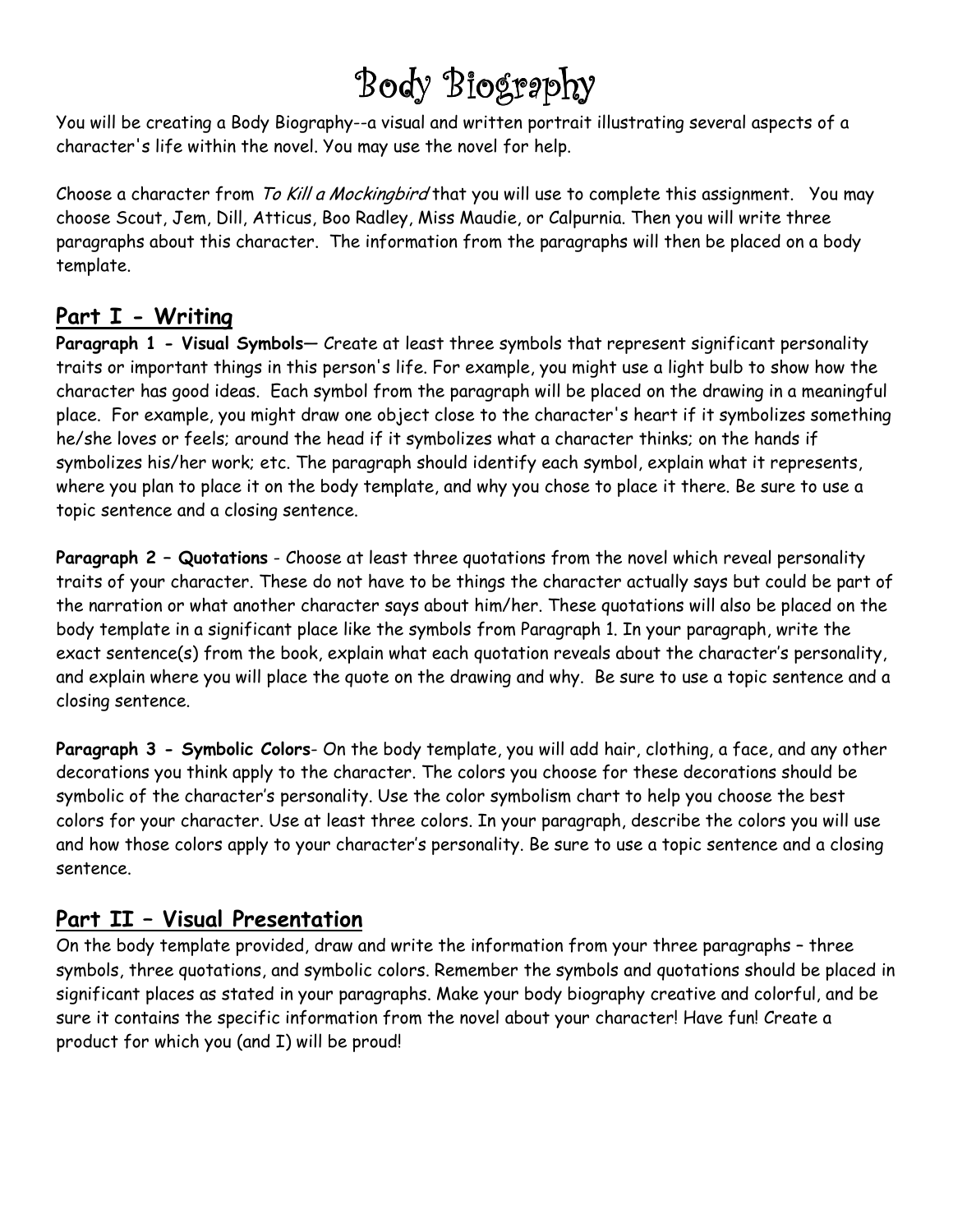# Body Biography Rubric

## Student Name \_\_\_\_\_\_\_\_\_\_\_\_\_\_\_\_\_\_\_\_\_\_\_\_ Grade \_\_\_\_\_\_\_\_\_\_\_

|                     | <b>Excellent</b>                                                                                                                                              | Satisfactory                                                                                                                                  | Fair                                                                                                                        | Poor                                                                                                                               | Score |
|---------------------|---------------------------------------------------------------------------------------------------------------------------------------------------------------|-----------------------------------------------------------------------------------------------------------------------------------------------|-----------------------------------------------------------------------------------------------------------------------------|------------------------------------------------------------------------------------------------------------------------------------|-------|
| Content (RL1 & RL2) | -Creatively<br>depicts/describes<br>character<br>-Reveals deep<br>understanding of<br>character<br>$10 - 9$ points                                            | -Accurately<br>depicts/describes<br>character<br>-Reveals<br>satisfactory<br>understanding of<br>character<br>$8 - 6$ points                  | -Accurately<br>depicts/describes<br>character<br>-Reveals some<br>understanding of<br>character<br>$5 - 3$ points           | -Accurately<br>depicts/describes<br>character<br>-Reveals limited<br>understanding of<br>character<br>$2 - 1$ points               |       |
| Organization        | -Maintains a clear,<br>distinctive focus<br>throughout entire<br>writing<br>-Successfully<br>constructs strong,<br>effective<br>paragraphs<br>$10 - 9$ points | -Maintains a clear,<br>distinctive focus<br>throughout most<br>of writing<br>-Constructs<br>strong, effective<br>paragraphs<br>$8 - 6$ points | -Focus of writing<br>is often unclear<br>-Some paragraphs<br>lack structure<br>5 - 3 points                                 | -Focus of writing<br>is unclear<br>-Most paragraphs<br>lack structure<br>$2 - 1$ points                                            |       |
| Style $(W1 \& W2)$  | -Actively engages<br>the audience<br>-Extensively uses<br>precise word<br>choice, sensory<br>details, & active<br>voice<br>5 points                           | -Often engages<br>the audience<br>-Effectively uses<br>precise word<br>choice, sensory<br>details, & active<br>voice<br>4 points              | -Occasionally<br>engages the<br>audience<br>-Uses precise<br>word choice,<br>sensory details, &<br>active voice<br>3 points | -Rarely engages<br>the audience<br>-Rarely uses<br>precise word<br>choice, sensory<br>details, & active<br>voice<br>$2 - 1$ points |       |
| Conventions (C1     | -No errors in<br>usage, spelling,<br>capitalization,<br>punctuation, or<br>sentence<br>formation<br>5 points                                                  | -Few errors in<br>usage, spelling,<br>capitalization,<br>punctuation, or<br>sentence<br>formation<br>4 points                                 | -Many errors in<br>usage, spelling,<br>capitalization,<br>punctuation, and<br>sentence<br>formation<br>3 points             | -Numerous errors<br>in usage, spelling,<br>capitalization,<br>punctuation, and<br>sentence<br>formation<br>2 -1 points             |       |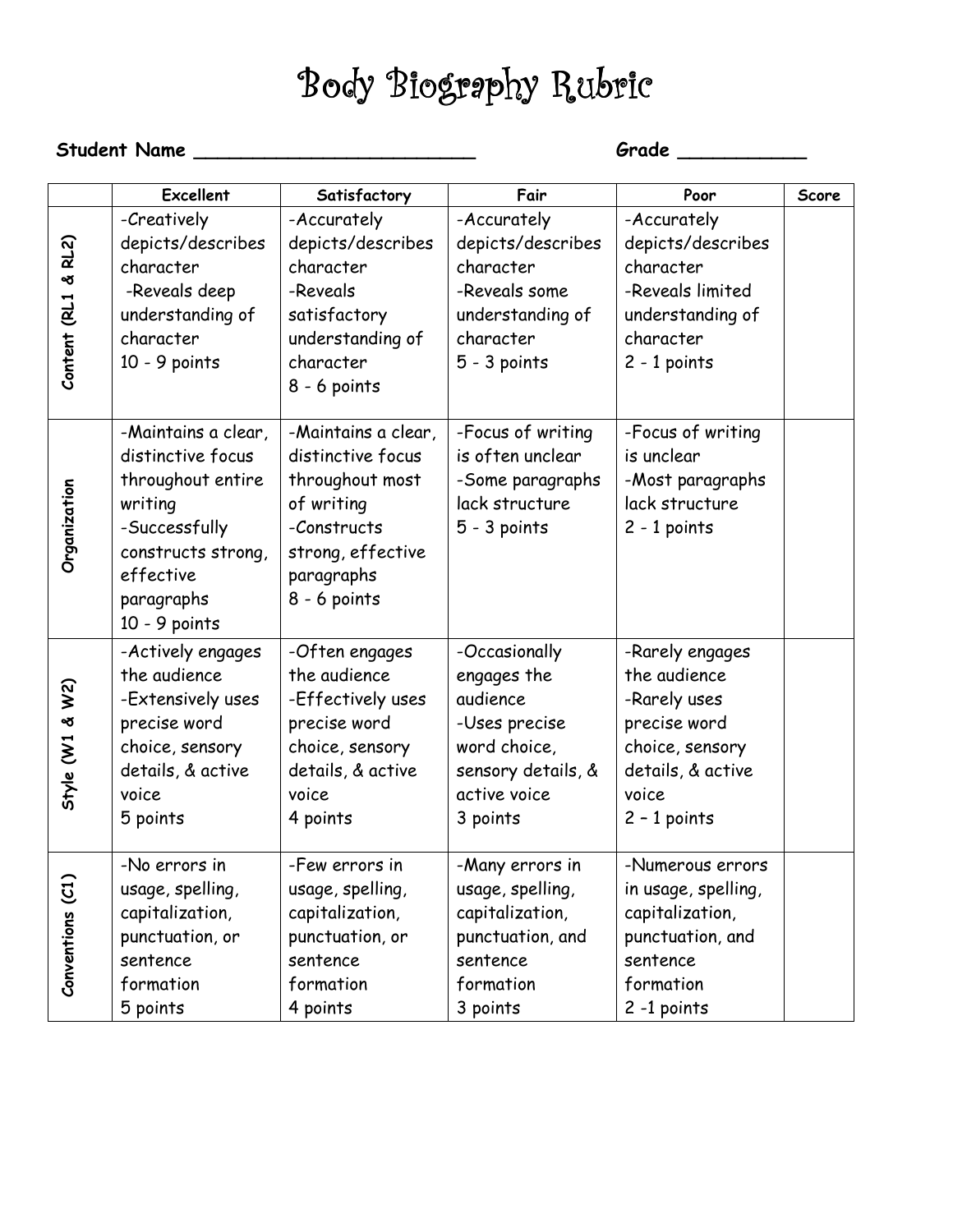#### TKAM Body Biography Example Vera from "The Open Window"

#### Paragraph 1

I chose a light bulb, a clock, and a heart for Vera's symbols. The light bulb represents her creative imagination. In "The Open Window," Vera makes up two very detailed and elaborate tales about Mr. Sappleton and the two brothers' disappearance. She also makes up a story about Mr. Nuttle's fear of dogs due to his entrapment in a hollow grave. I placed the light bulb next to hear head because these ideas originate in her brain. I chose the clock because Vera is able to make up these wild lies at a moment's notice. In no time, she can concoct a believable story, because "Romance at short notice was her specialty." The clock is located by her head because her brain works quickly to think of these lies, and the lies spew forth quickly from her mouth without hesitation. Finally, I chose to draw a large heart around most her body because Vera is self-centered. In general, she cares only about herself and doesn't mind hurting others.

#### Paragraph 2

Three quotations from "The Open Window" describe Vera's personality perfectly. She is "a very self-possessed young lady of fifteen"(541). This quote is an example of direct characterization that reveals important information about her. We know that she does not care about other people's feelings. I put the quote next to her heart because she loves herself and is cold-hearted to others. "Then you know practically nothing about my aunt?"(541) is an additional quotation that gives insight into Vera's personality. She is inquisitive and quickly gathers information from people to use in her tales. She asks Mr. Nuttle about his knowledge of the family so that she can form her story. Since he doesn't know anything about them, she can tell the tale of the tragedy. This quotation is located around her head because she asks the question to formulate her story. The final quotation, "Romance at short notice was her specialty"(544) is the key to the whole story. This piece of information let the reader know that Vera made up both stories because she enjoys lying. I put the quotation around her head because she made up these stories in her head. All three of these quotations help the reader understand the self-centered, lying girl that Vera really is.

#### Paragraph 3

I used several colors to symbolize Vera's personality. Yellow is the dominate color of her dress because it symbolizes imagination, dishonesty, betrayal, and deceit. Vera definitely has imagination to come up with so many creative stories. She displays dishonesty, betrayal, and deceit when she tells Mr. Nuttle the tale of tragedy. The dress is trimmed in orange, which symbolizes a demand for attention. Vera is described as "self-possessed," so she obviously tells the stories to draw focus to herself. The large heart is red for love because Vera loves herself. Her hair is black, which means evilness. Her eyes are blue to symbolize the coldness she shows to other by lying to them. Each color on the template reveals various aspects of Vera's self-centered personality.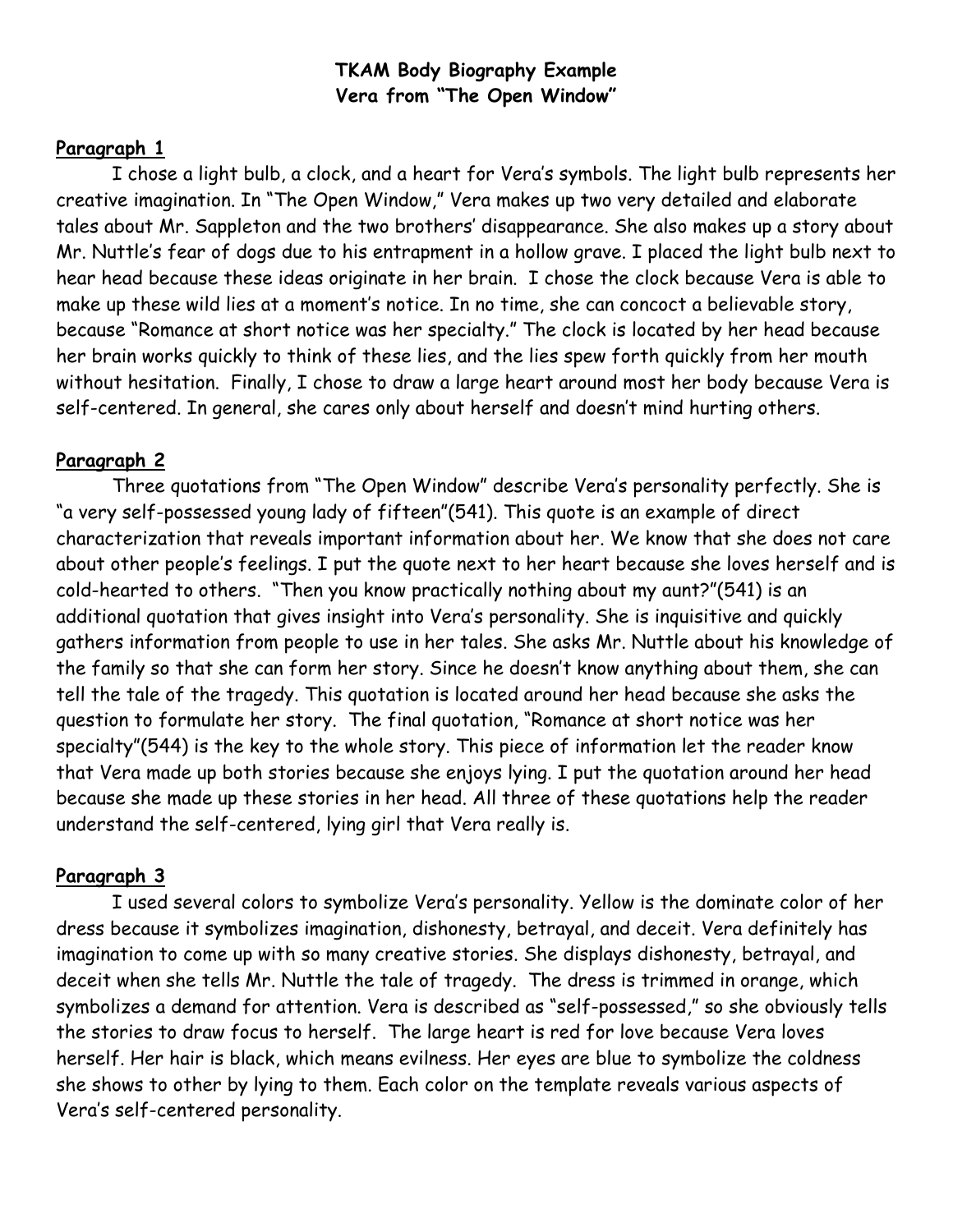# The Scarlet Letter Body Biography



Directions:

- 1. Pick a character from the book (Hester Prynne, Pearl, Rev. Dimmesdale, Roger Chillingworth).
- 1. Find **10 quotes** by or about your character. These quotes should give some insight into the character or reflect your character's personality in some way. The quotes can be directly from your character or what other characters say about him/her. Make sure you include the page number.
- 2. List **at least 3** physical traits that your character possesses: height, hair color, eye color, how they dress, body size and shape, etc. The more you find, the better off you'll be.
- 3. Pick **3 items that symbolize your character** or your character's life. Example: For Hester, you might choose the fancy dresses she wore, her elaborate "A," both of which are symbolic of how she is different from the rest of Puritan society, or the scaffold which would symbolize her shame.
- 4. Create an outline of a human body that will represent your character. Fill in the body with the quotes, symbols, and be sure the body has the physical traits you listed in step 2.
- 5. Use markers, crayons, colored pencils, or magazine cut outs to colorfully fill in your body biography. Make sure it is neat and legible. Write your character's name at the top of your poster/paper.

\*Suggestions/Things to Consider:

- Carefully choose the placement of your text and artwork. For example, the area where your character's heart would be might be appropriate for illustrating the important relationships within his/her life. The hands might refer to actions or accomplishments of the character. The feet might be a symbolic representation of the character's most fundamental beliefs. The "spine/backbone" might include the objective, beliefs, or goals of the character.
- Colors are often symbolic. Consider the color(s) that you most associate with your character. Use these colors in your illustrations.
- Consider both how your character appears to others on the surface and what you know about the character's inner self. Do these images clash or correspond? How can you illustrate this "mirror image"?
- How has your character changed within in the play? Trace these changes within your text and/or your artwork.